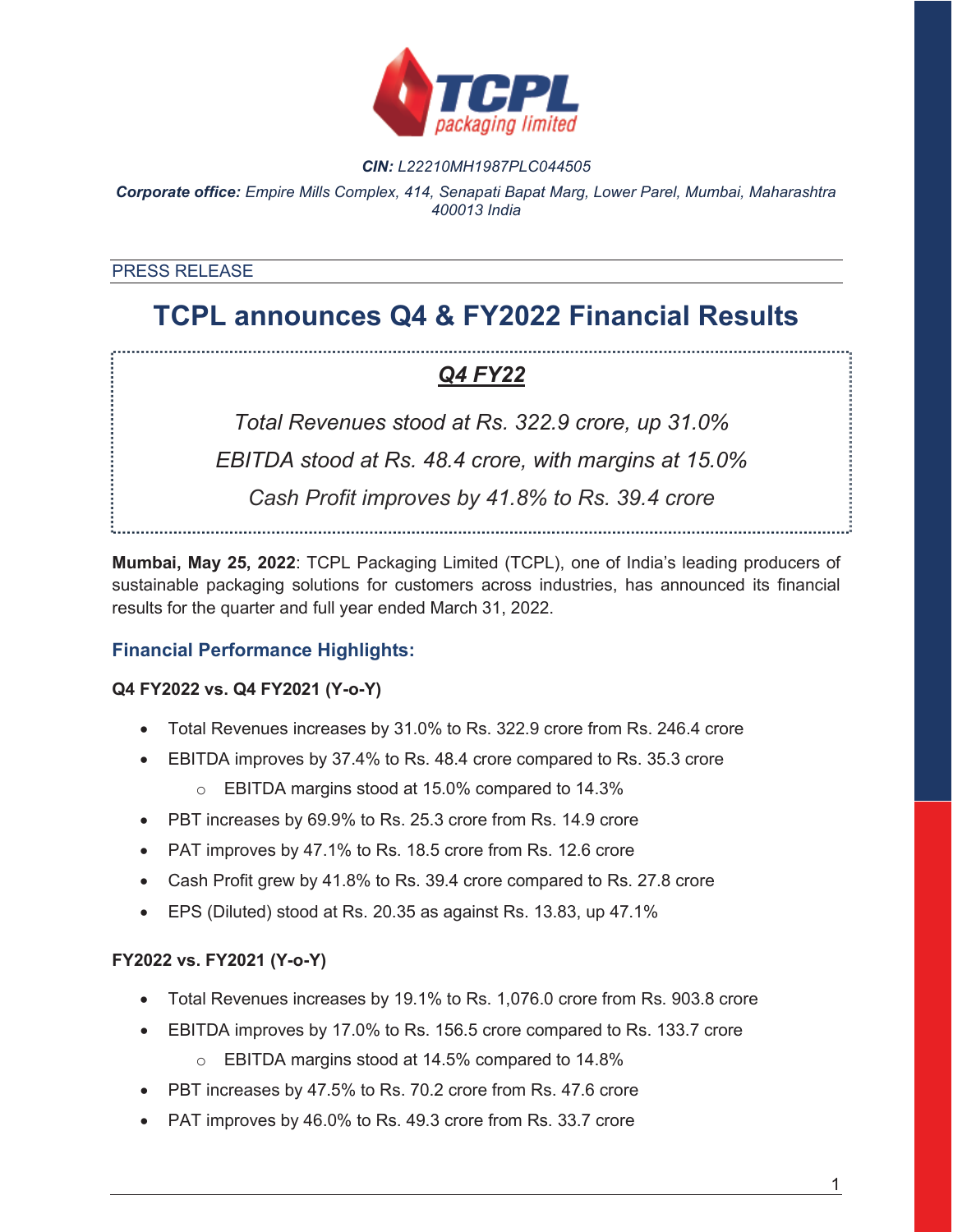

- Cash Profit grew by 26.6% to Rs. 125.5 crore compared to Rs. 99.1 crore
- $\bullet$  EPS (Diluted) stood at Rs. 54.13 as against Rs. 37.08, up 46.0%

#### *Note: Standalone figures*

*Commenting on the performance for Q4 & FY2022 Mr. Saket Kanoria, Managing Director, TCPL Packaging Limited said: "We have concluded the year on a strong note despite a demanding macro environment. On a Y-o-Y basis, we registered a revenue growth of 30.0% in Q4 and 19.1% in FY22. Given the challenging operating condition, TCPL showcased remarkable adaptability and achieved yet another quarter of sustained performance. While we continue to witness raw material inflation, we were able to mitigate the impact & maintain our margins.*

*On the operational front, we are delighted to share the successful commissioning of our second line in the Flexible Packaging segment at Silvassa. The facility has effectively doubled the segment's capacity and the plant comprises of a Rotogravure Printing Press and other ancillary equipment. In addition, TCPL Innofilms Private Limited, the Company's wholly owned subsidiary, commenced the trial production of its Polyethylene (PE) blown film line.* 

*We are confident that the Company will grow substantially over the next two years by leveraging our expertise and institutional strengths. Given our increased capacity, focus on growth through diversification, and growing demand for sustainable packaging solutions, we believe, we should be able to continue to register healthy growth in the coming years.* 

We are also pleased to inform that in-line with our consistent dividend policy, the Board of *Director's have recommended a dividend of Rs. 10 per share, and this is the 22nd year of continuous dividend payout for TCPL."*

### Key Developments

#### **Commissions second manufacturing line in the Flexible Packaging segment**

- Unit has effectively doubled its capacity in the segment and anticipates to ramp-up utilization levels over the next twelve months
	- $\circ$  The plant is situated at Silvassa and comprises of a Rotogravure Printing Press as well as other ancillary equipment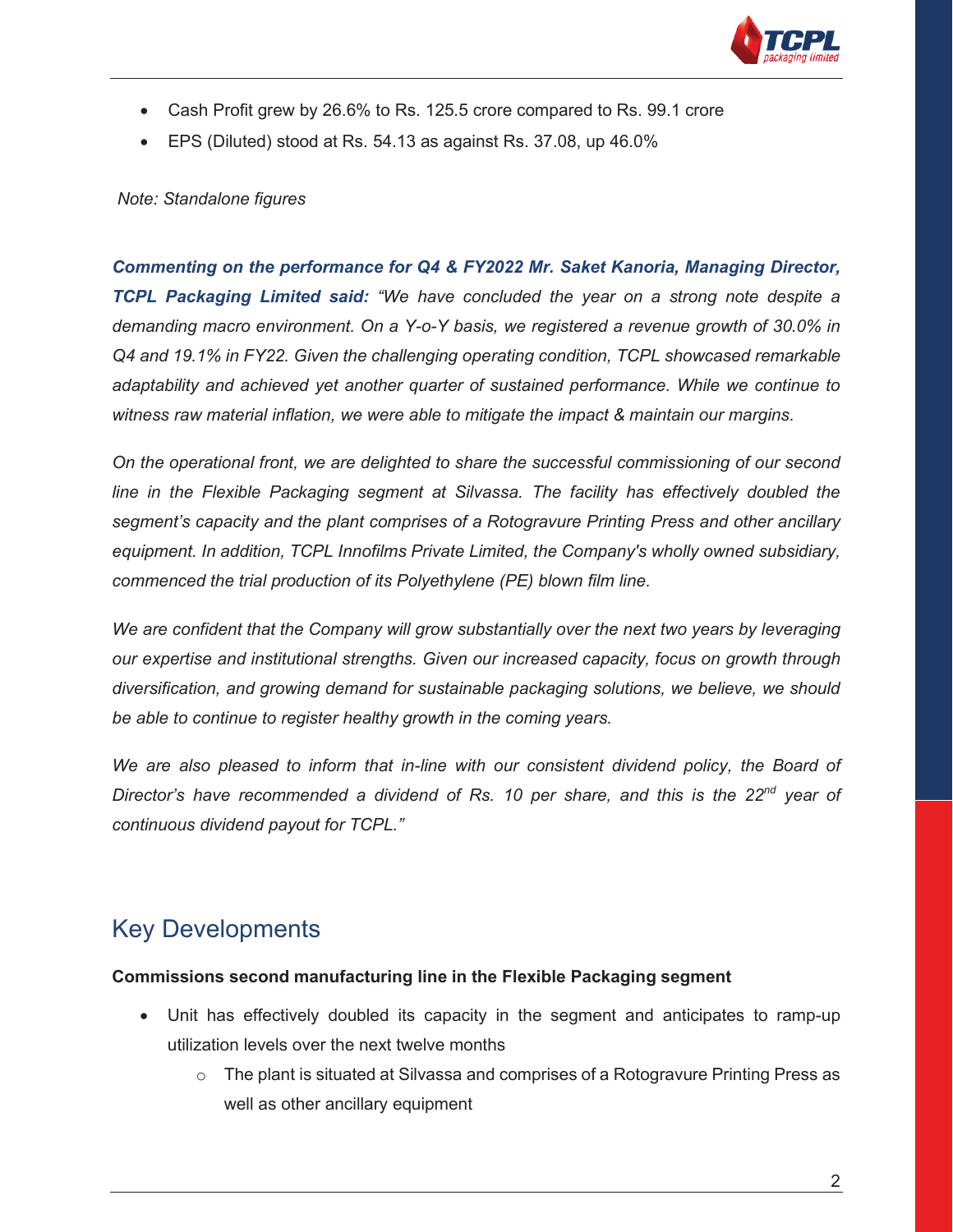

### **TCPL Innofilms Private Limited, a wholly owned subsidiary of the Company, has commenced trial production of its Polyethylene (PE) blown film plant**

- This facility is one of the world's first state-of-the-art innovative PE blown film lines located at Silvassa
	- o Given increasing customer preference for sustainable & recyclable offerings, products based on eco-friendly Machine-Direction Orientation (MDO) technology are expected to gain significant popularity

*– ENDS –*